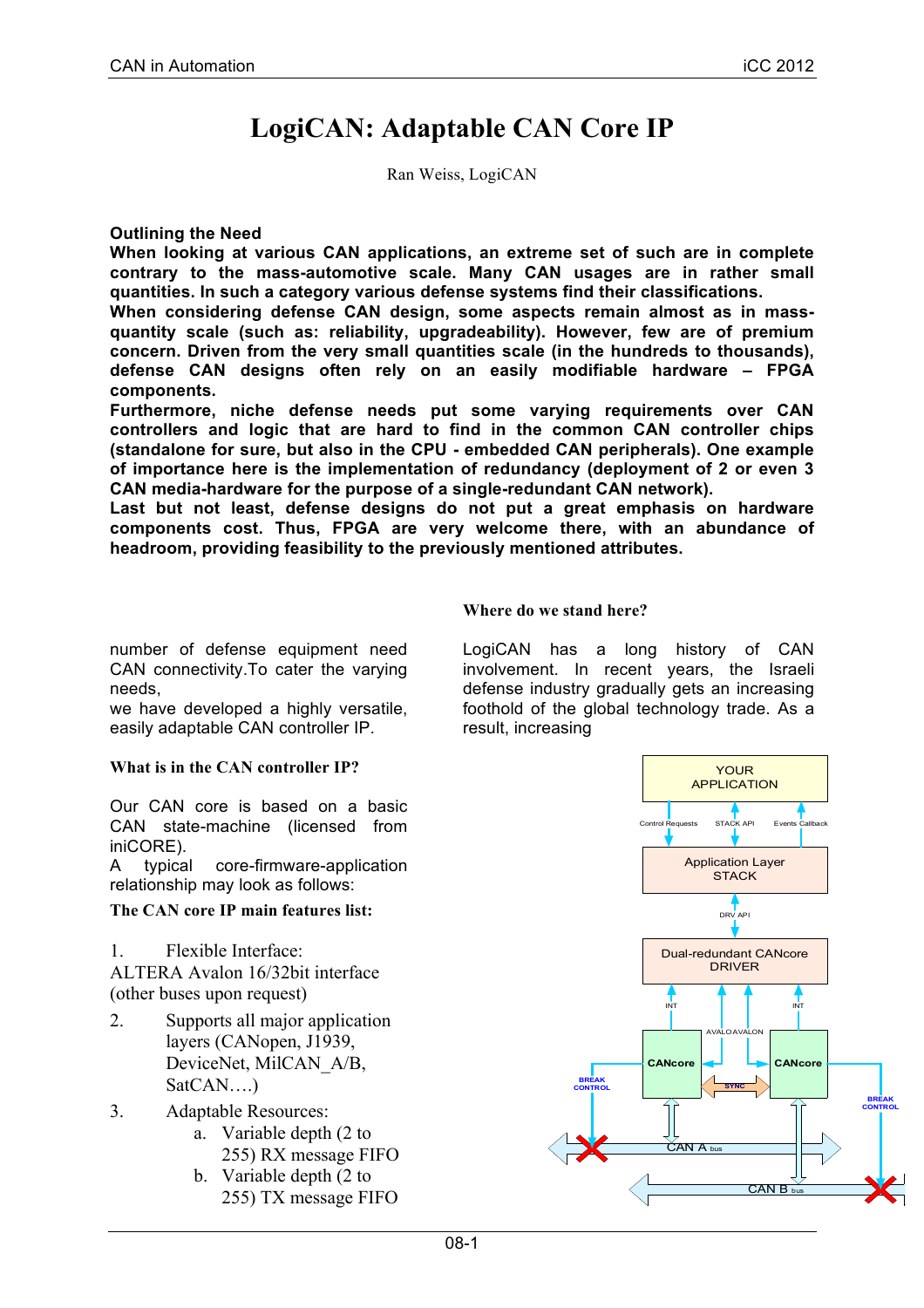- 7. 16bit internal **time-stamp** value can be added to the first 2 data bytes of TX messages, the time point is SOF
- 8. Time-stamp counter SYNC supports synchronization among multiple core instances
- 9. Automatic CAN **retransmission** feature is controllable between 0 (no retransmission),  $1 - 254$ retransmissions and infinite (Native CAN) retransmission
- 10. CAN bus **Faults** Detection and System **Revival**:
	- a. **Detect** hardware line faults (various shorts and tear)
	- b. **Detect** bus stuck-atdominant
	- c. **Detect** baudrate missmatch
	- d. **Operate**: Provide stub disconnection control (over external relay)
- 11. **Redundancy** support:
	- a. Supports dual-redundant NMEA2000 scheme
	- b. Adds proprietary coverage scheme for very long skewed redundant message detection and automatic "better" bus selection
- 12. Programmable INT line activation upon any combination of all possible internal events

13. Loopback diagnostic option Small footprint of as low as 2400 LE per CAN unit

**The inside of LogiCAN's CAN IP core:**

- 4. Efficient RX message filtering:
	- a. Up to 255 RX message filters (11 or 29bit ID)
	- b. First 8 filters incorporate 32bit ID MASK
	- c. Each filter can be programmed/enabled on-the-fly
	- d. RX messages include PASS filter ID for fast and easy decoding
- 5. **MilCAN** support:
	- a. Independent **MilCAN\_A** SYNC message detection and automatic CFG and OPR modes announcement
	- b. Independent **MilCAN\_A** SYNC message Master Generator and automatic competing SYNC Masters detection and mastership gian – grant system
	- c. TX message FIFO supports **MilCAN\_A** 8-level priority message transmission scheme:
		- i. Highest priority messages transmitted first
		- ii. Within identical priority, FIFO order is maintained
	- d. TX Messages **Relevance** control:
		- i. If enabled, any timedout message is discarded
		- ii. Using in-message 8bit timeout counter
	- 6. 16bit internal **time-stamp** value is added to each RX message, the time point is SOF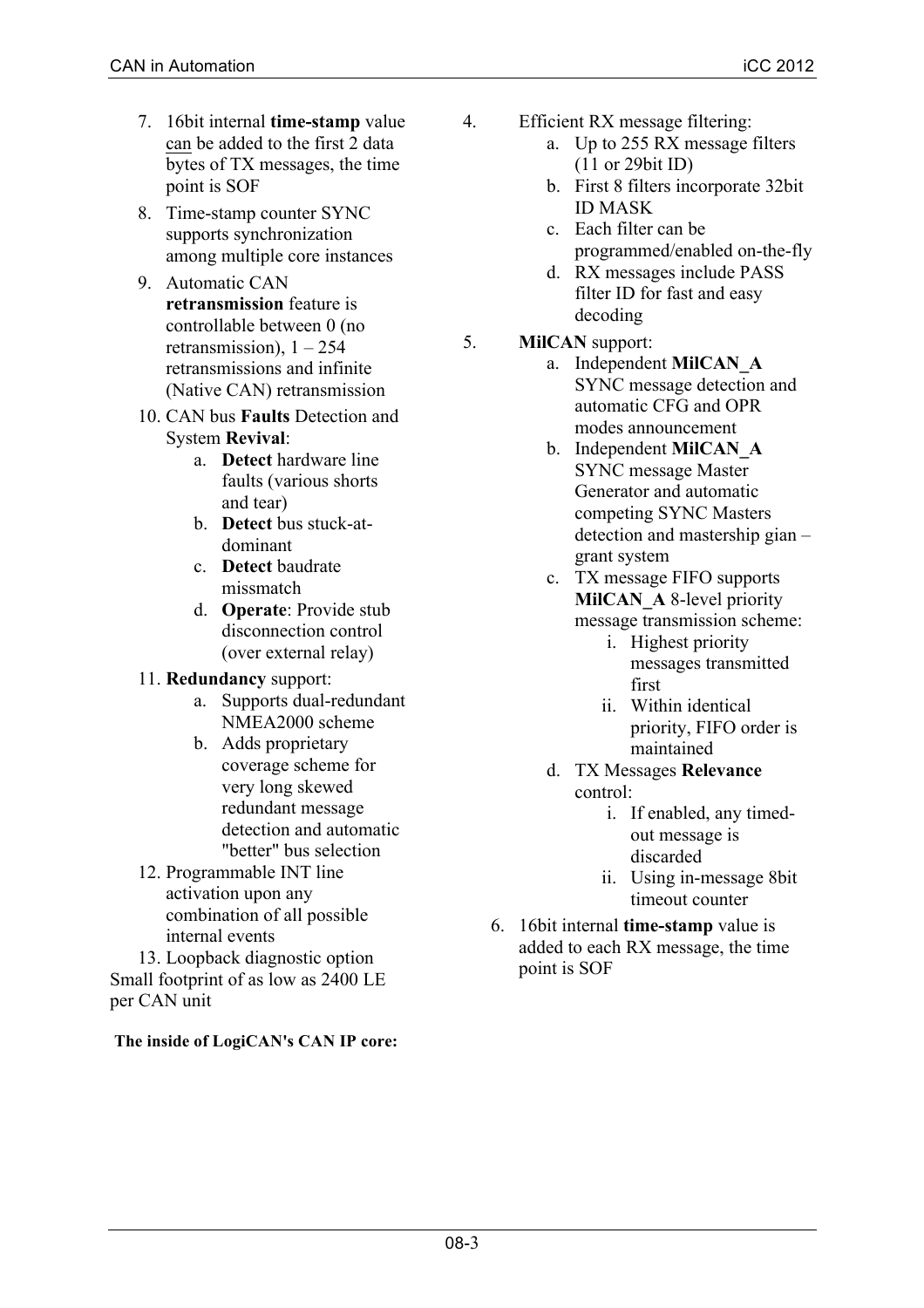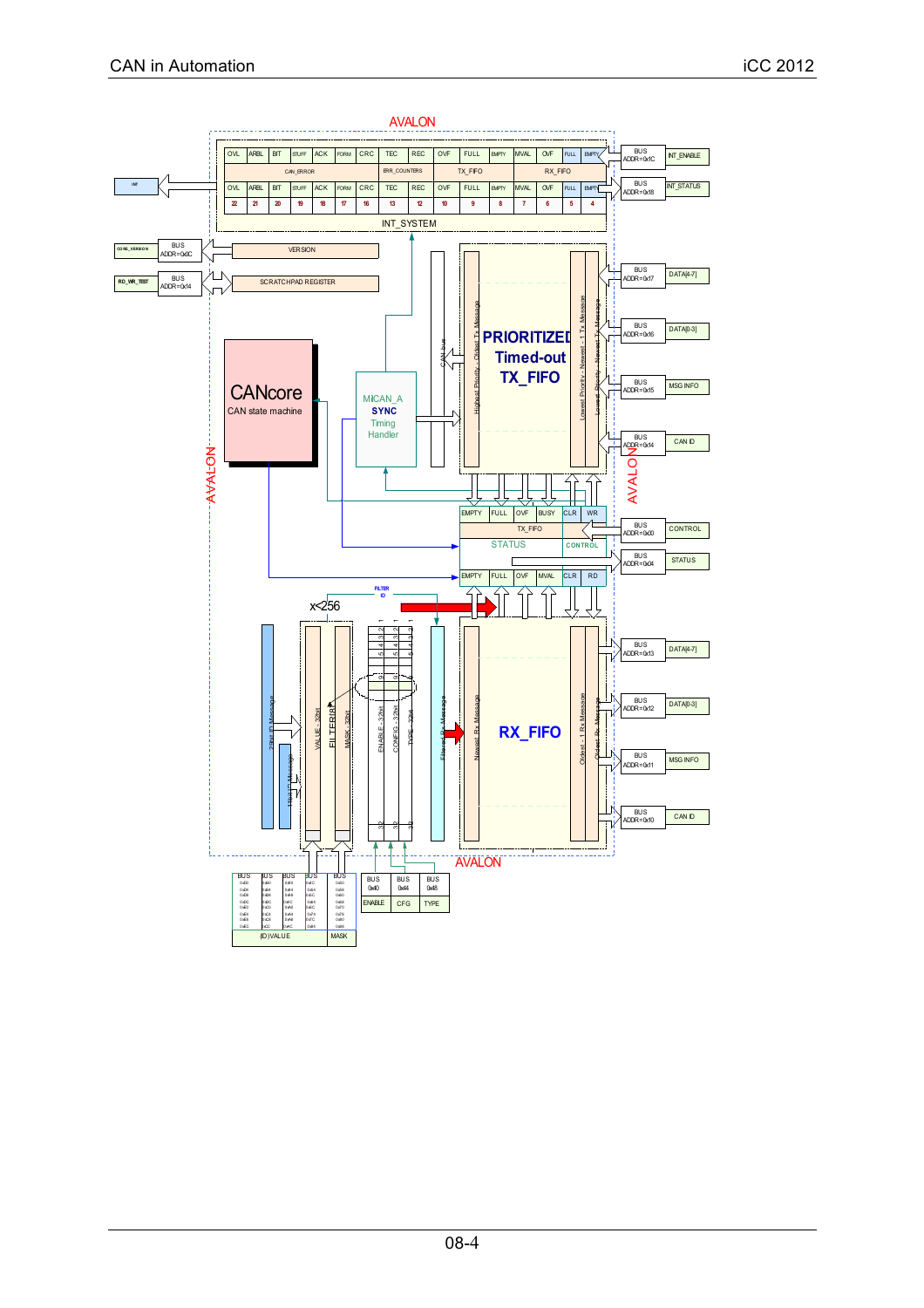#### **Mission-Critical Support**:

In an overall network, the CAN*fuse* operation is shown in the following picture: ).

As an optional part of our CAN CORE IP, we deliver some proven support for mission-critical applications. One of these add-ons is named: CAN*fuse*. This section describes this feature in further details.



The trunk side (left side of the picture) is protected against shorts and disturbances that may originate in the stub side (Lower left side of the picture, Devices E, F and G

not shorted, will release the relay back to normal operation

If a short occurs in the network, all **CAN***fuse* will trip their relays. However, within a predefined timeout period, all those who's stub is



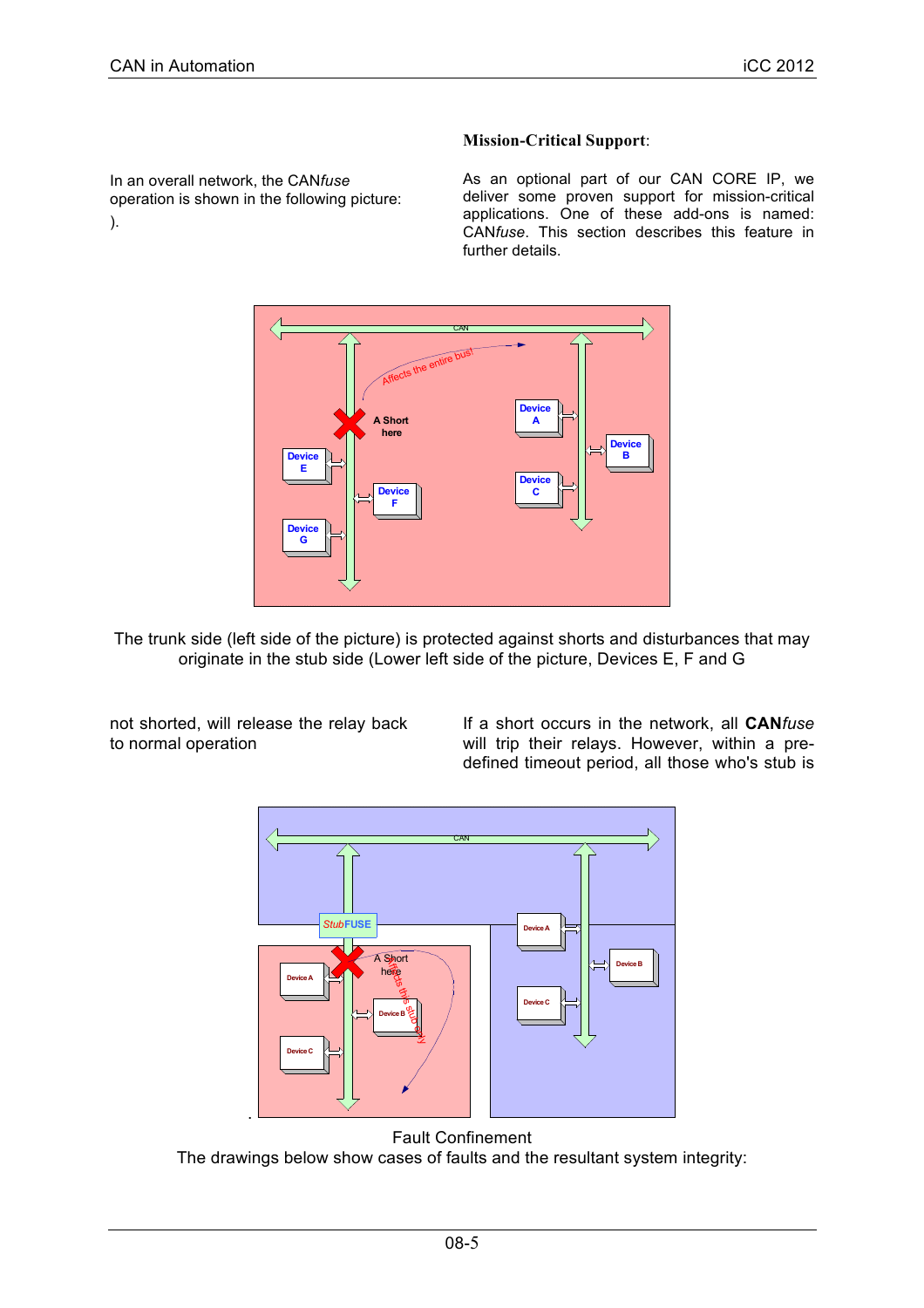## **Locations of potential fault**



**A case of a single fault**